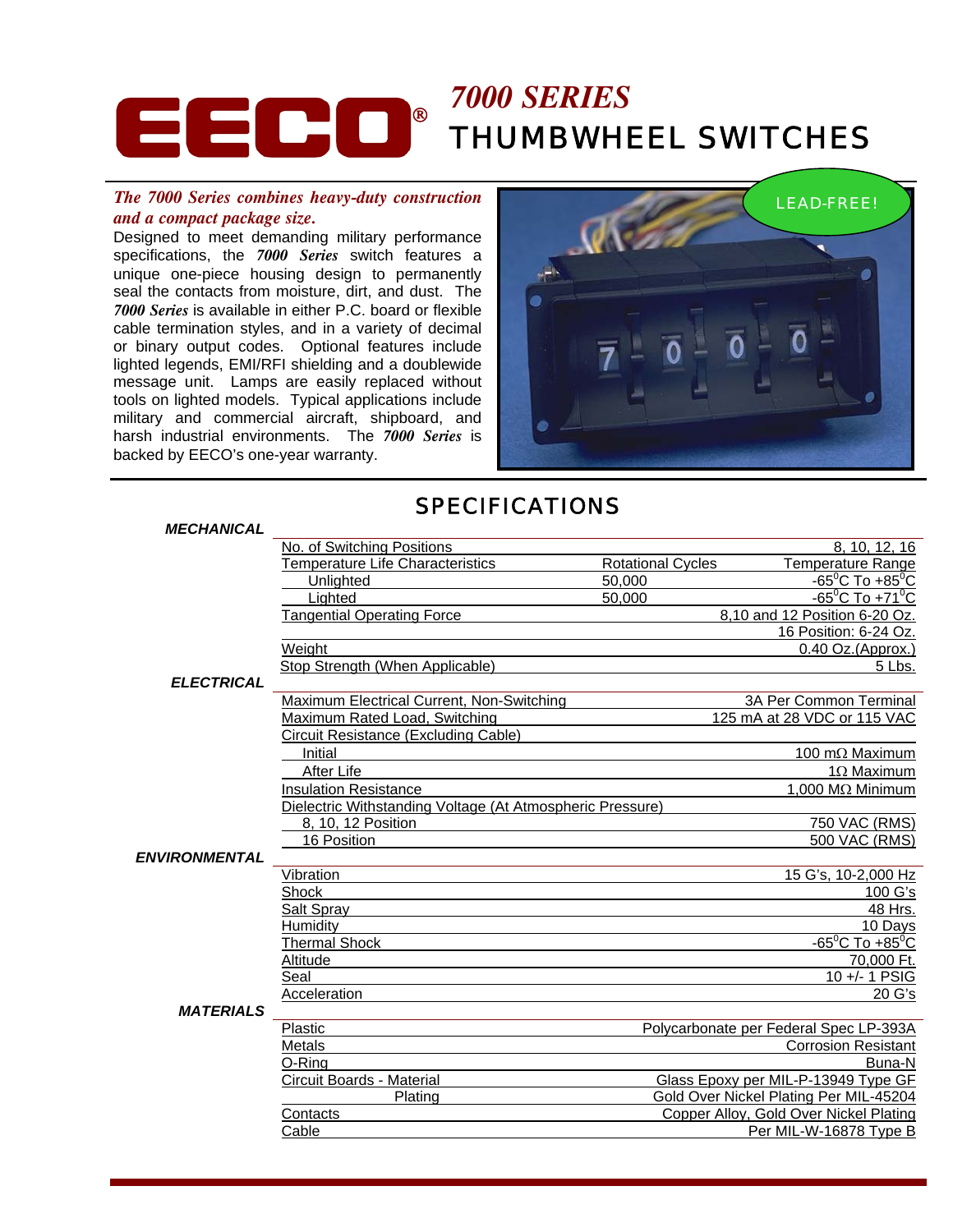Cable Color

Code **A02** 

Green | 5

Black  $\begin{array}{|c|c|c|c|c|c|c|c|} \hline \end{array}$  0 1 1

### OUTLINE DIMENSIONS



STANDARD CABLE COLORS #24 AWG cable - 12" (304.8) length -<br>Stripped and tinned .19" (4.83) min.

> **B02 B07**

**C02** 

Brown | 1 | 1 | 1 | 1 | 1 | 1 Red 2 2 2 2 2 2 2 Orange  $3$   $4$   $4$   $4$   $1$ Yellow | 4 | 4 | 4 | 4 | 4 | 4 | 4

Blue | 6 | | 1 | 1 | 1 | 1 Violet | 7 | | 2 | 2 | | | | 2 Gray | 8 | 8 | 8 | 1 | 8 White  $9$  | | | | X

White/Brown C C C C X C<br>White/Orange C C C X C White/Orange C White/Black 0 1 8 Y

TRUTH TABLE

**D02 D06 E01** 

**C04 C12 D01** 







| <b>CHARACTER HEIGHT</b>                                          |                           |                               | <b>MOUNTING DIMENSIONS</b> |                 |                 |                  |                  |  |  |  |  |  |
|------------------------------------------------------------------|---------------------------|-------------------------------|----------------------------|-----------------|-----------------|------------------|------------------|--|--|--|--|--|
| $.165 \pm .015$ 8, 10, 12 POS.<br>$(4.19 \pm .38)$<br><b>TYP</b> |                           | <b>STANDARD SWITCH MODELS</b> |                            |                 |                 | <b>W/RFI</b>     | <b>SHIELDING</b> |  |  |  |  |  |
| .125 (3.18 ± .38) 16 POS.                                        |                           |                               |                            |                 |                 |                  |                  |  |  |  |  |  |
| .900                                                             | No. Of<br><b>Stations</b> | A                             | в                          | C               | D               | в                | (Option U)<br>D  |  |  |  |  |  |
| 5   C<br> 6 <br>$\overline{7}$<br>(22.86)<br>1.15                |                           | 1.26                          | 1.09                       | 0.90            | 0.92            | 1.094            | 0.926            |  |  |  |  |  |
| (29.21)                                                          | $\overline{c}$            | (32.0)<br>1.76                | (27.7)<br>1.59             | (22.9)<br>1.40  | (23.4)<br>1.42  | (27.8)<br>1.596  | (23.5)<br>1.428  |  |  |  |  |  |
| :100 (2.54) DIA<br>4 PL                                          |                           | (44.7)                        | (40.4)                     | (35.6)          | (36.1)          | (40.5)           | (36.3)           |  |  |  |  |  |
| ,060R<br>$(1.52)$<br>4 PL                                        | 3                         | 2.26<br>(57.4)                | 2.09<br>(53.1)             | 1.90<br>(48.3)  | 1.92<br>(48.8)  | 2.098<br>(53.3)  | 1.930<br>(49.0)  |  |  |  |  |  |
|                                                                  | 4                         | 2.76                          | 2.59                       | 2.40            | 2.42            | 2.600            | 2.432            |  |  |  |  |  |
| в<br>.100 (2.54) DIA                                             | 5                         | (70.1)<br>3.26                | (65.8)<br>3.09             | (61.0)<br>2.90  | (61.5)<br>2.92  | (66.0)<br>3.102  | (61.8)<br>2.934  |  |  |  |  |  |
| 4PL                                                              |                           | (82.8)                        | (78.5)                     | (73.7)          | (74.2)          | (78.8)           | (74.5)           |  |  |  |  |  |
| .900<br>.980<br><b>PANEL CUT OUT</b><br>(24.89)<br>(22.86)       | 6                         | 3.76                          | 3.59                       | 3.40            | 3.42            | 3.604            | 3.436            |  |  |  |  |  |
|                                                                  | 7                         | (95.5)<br>4.26                | (91.2)<br>4.09             | (86.4)<br>3.90  | (86.9)<br>3.92  | (91.5)<br>4.106  | (87.3)<br>3.938  |  |  |  |  |  |
|                                                                  |                           | (108.2)                       | (103.9)                    | (99.1)          | (99.6)          | (104.3)          | (100.0)          |  |  |  |  |  |
| $\frac{2}{107}$ (1.78) MAX<br>4 PL                               | 8                         | 4.76                          | 4.59                       | 4.40            | 4.42            | 4.608            | 4.440            |  |  |  |  |  |
|                                                                  | 9                         | (120.9)<br>5.26               | (116.6)<br>5.09            | (111.8)<br>4.90 | (112.3)<br>4.92 | (117.0)<br>5.110 | (112.8)<br>4.942 |  |  |  |  |  |
| $\alpha$ olerances: $.$ XXX $\pm$ 0.010" .XX $\pm$ 0.030" unless |                           | (133.6)                       | (129.3)                    | (124.5)         | (125.0)         | (129.8)          | (125.5)          |  |  |  |  |  |

Tolerances:  $.XXX \pm 0.010"$   $.XX \pm 0.030"$  unless otherwise noted.

Assembly may exhibit an expansion of .003" per station before installation but will adjust to recommended panel cutout when installed. ( ) Metric equivalents in mm

10 | 5.76 | 5.59 | 5.40 | 5.42 | 5.612 | 5.444  $(146.3)$   $(142.0)$   $(137.2)$   $(137.7)$   $(142.5)$   $(138.3)$ 

Spacers count as stations. Subtract .250" from each dimension A through D when spacers are used. Add .500" to dimensions A through D for each additional station over 10.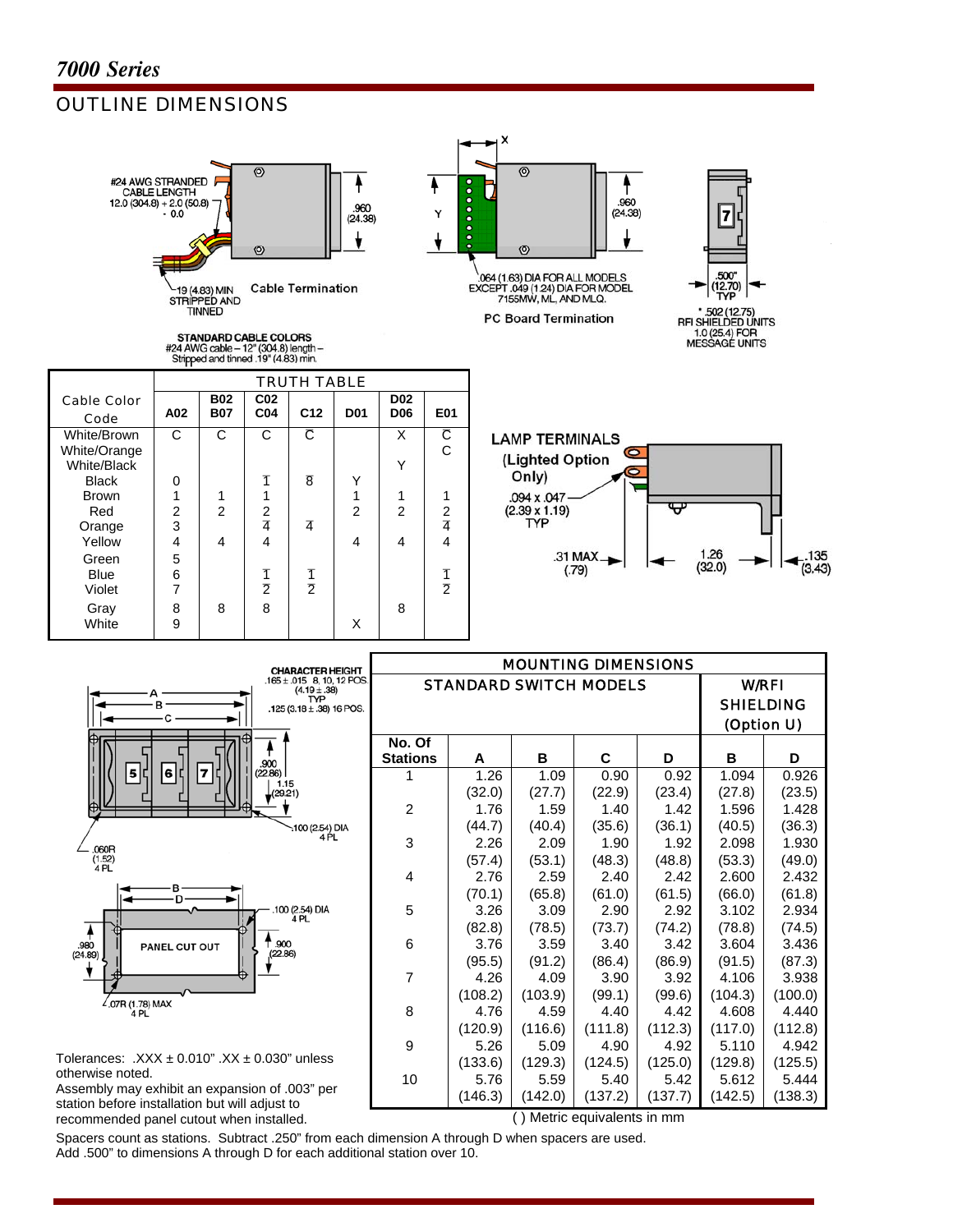## STANDARD SWITCH MODELS

|                 |                              |                                                          |                  |                 | <b>PCB TAIL DIMS</b> |             |
|-----------------|------------------------------|----------------------------------------------------------|------------------|-----------------|----------------------|-------------|
| <b>TRUTH</b>    | <b>PART</b>                  | <b>PART</b>                                              | NO. OF           |                 |                      |             |
| <b>TABLE</b>    | <b>NUMBER</b>                | <b>DESCRIPTION</b>                                       | <b>POSITIONS</b> | X               | Υ                    | <b>TYPE</b> |
|                 | <b>DECIMAL SWITCHES</b>      |                                                          |                  |                 |                      |             |
| A02             | 7151MW                       | 1 Pole Decimal                                           | 10               | 0.385           | 1.200                | <b>PCB</b>  |
| A02             | 7251MW                       | 1 Pole Decimal                                           | 10               | (9.8)           | (30.5)               | Cable       |
|                 | <b>BINARY CODED SWITCHES</b> |                                                          |                  |                 |                      |             |
| <b>B02</b>      | 7154MW                       | 1 Pole BCD                                               | 10               | 0.385<br>(9.8)  | 1.200<br>(30.5)      | <b>PCB</b>  |
| <b>B02</b>      | 7254MW                       | 1 Pole BCD                                               | 10               |                 |                      | Cable       |
| <b>B02</b>      | 7354MW                       | 1 Pole BCD Diode Provision                               | 10               | 0.875<br>(22.2) | 1.146<br>(29.1)      | <b>PCB</b>  |
| <b>B07</b>      | 7158MW                       | 1 Pole BCH Marked 0-9-A-F                                | 16               | 0.385<br>(9.8)  | 0.950<br>(24.1)      | <b>PCB</b>  |
| <b>B07</b>      | 7162MW                       | 1 Pole BCH Marked 0-15                                   | 16               | 0.385<br>(9.8)  | 0.950<br>(24.1)      | <b>PCB</b>  |
| CO <sub>2</sub> | 7156MW                       | 1 Pole BCD w/Complement                                  | 10               | 0.385<br>(9.8)  | 1.146<br>(29.1)      | <b>PCB</b>  |
| CO <sub>2</sub> | 7256MW                       | 1 Pole BCD w/Complement                                  | 10               |                 |                      | Cable       |
| CO <sub>2</sub> | 7356MW                       | 1 Pole BCD w/Complement Diode<br>Provision               | 10               | 0.875<br>(22.2) | 1.146<br>(29.1)      | <b>PCB</b>  |
| CO <sub>4</sub> | 7257MW                       | 1 Pole 12 Position BCD<br>w/Complement                   | 12               |                 |                      | Cable       |
| C12             | 7261MW                       | 1 Pole BCD Complement Only                               | 10               |                 |                      | Cable       |
| D <sub>01</sub> | 7152MW                       | 2 Pole BCO w/Separate Common<br>To Not True Bits         | 8                | 0.385<br>(9.8)  | 0.950<br>(24.1)      | <b>PCB</b>  |
| D <sub>01</sub> | 7252MW                       | 2 Pole BCO w/Separate Common<br>To Not True Bits         | 8                |                 |                      | Cable       |
| D <sub>02</sub> | 7155MW                       | 2 Pole BCD w/Separate Common<br>To Not True Bits         | 10               | 0.385<br>(9.8)  | 0.950<br>(24.1)      | <b>PCB</b>  |
| D <sub>02</sub> | 7255MW                       | 2 Pole BCD w/Separate Common<br>To Not True Bits         | 10               |                 |                      | Cable       |
| D <sub>06</sub> | 7159MW                       | 2 Pole BCH w/Separate Common<br>to Not True Bits 0-9-A-F | 16               | 0.385<br>(9.8)  | 0.950<br>(24.1)      | <b>PCB</b>  |
| D <sub>06</sub> | 7163MW                       | 2 Pole BCH w/Separate Common<br>to Not True Bits 0-15    | 16               | 0.385<br>(9.8)  | 0.950<br>(24.1)      | <b>PCB</b>  |
| E01             | 7153MW                       | 2 Pole BCO w/Complement                                  | 8                | 0.385<br>(9.8)  | 0.950<br>(24.1)      | <b>PCB</b>  |
| E01             | 7253MW                       | 2 Pole BCO w/Complement                                  | 8                |                 |                      | Cable       |
| E01             | 7353MW                       | 2 Pole BCO w/Complement Diode<br>Provision               | 8                | 0.875<br>(22.2) | 1.146<br>(29.1)      | <b>PCB</b>  |
| S01             | 7160MW                       | 1 Pole Repeating Marked +/-                              | 10               | 0.385<br>(9.8)  | 0.950<br>(24.1)      | <b>PCB</b>  |

Metric equivalents ( ) in mm. Consult factory for other codes and options.

#### RoHS COMPLIANCE

EECO Switch is fully committed to complying with the European Lead-Free and RoHS directives. The 7000 Series is Lead-Free and RoHS compliant.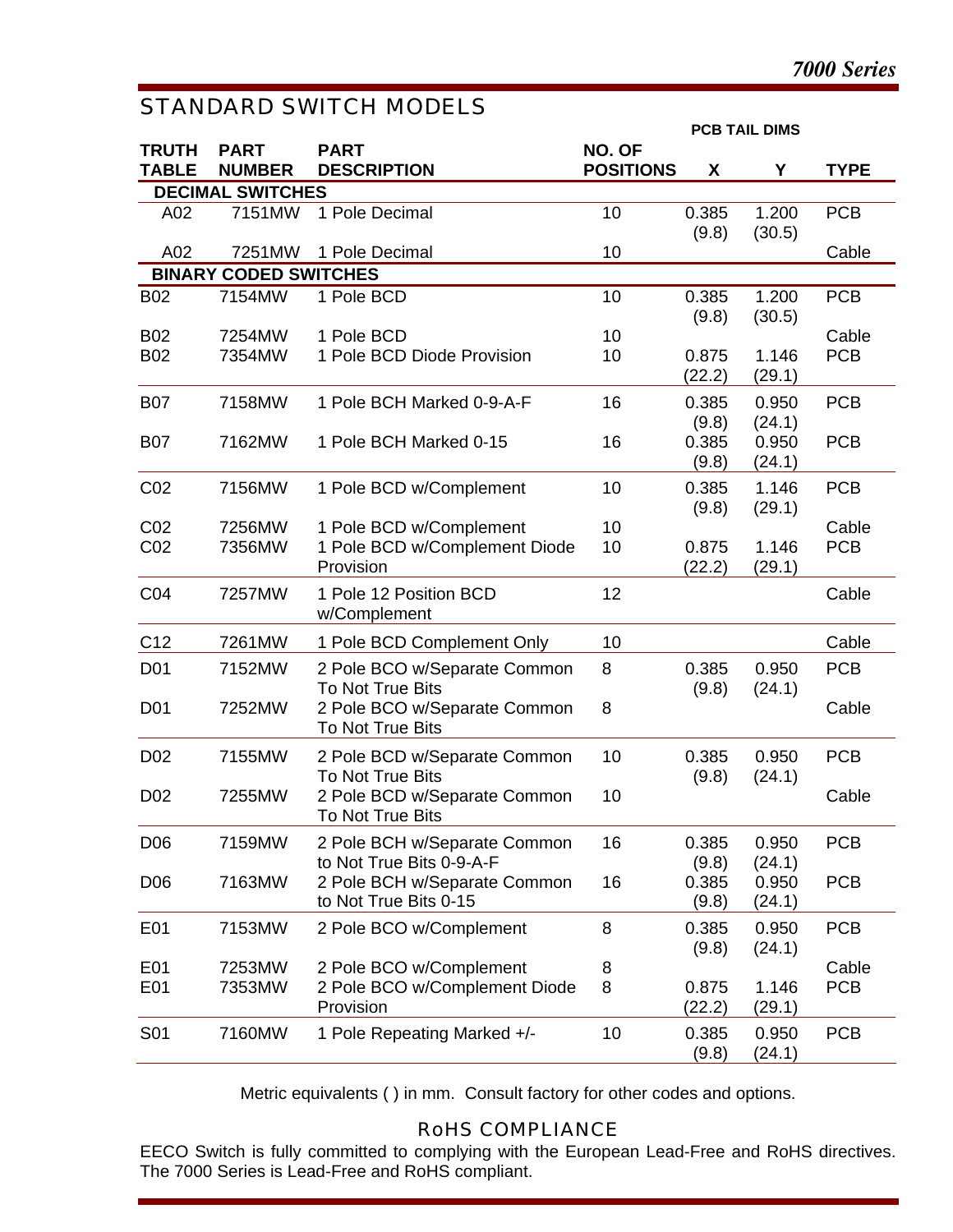#### AVAILABLE OPTIONS

- A Diodes Installed Anode To Common
- C Diodes Installed Cathode To Common
- D Decimal Point (Stamped)
- K Lighted Decimal Point (Spacer Only)
- L Lighted Switch Legend. Illuminated White Character On Black Background. 5 Volt Lamp Standard, Consult Factory For Other Voltages. N/A Double Wide Units
- M Spray Matte Finish (Standard)
- P +/- Rotor Marking
- Q Aviation Red Lighting. Also Requires Option L
- T Alphabet Marking
- U EMI/RFI Shielding. Factory Assembled Only.
- Stop Pins Consult Factory for Custom Rotor Marking, Double Wide Switch Modules, Custom Output Codes and Other Special Requests

#### 7000 HARDWARE AND ACCESSORIES

**70SM-X** Standard Hardware Kit: Endpieces, Threaded Rods, Screws, Nuts and Washers

#### **NOTE: REPLACE "X" IN HARDWARE KIT PART NUMBER WITH THE APPROPRIATE NUMBER OF SWITCHES AND SPACERS IN THE ASSEMBLY**

| <b>CATALOG NUMBER</b> | <b>PART NUMBER</b> | <b>DESCRIPTION</b> |
|-----------------------|--------------------|--------------------|
| E70SM                 | 235446-02          | Endpiece, Matte    |
| S70SM                 | 193263-00          | .250" Spacer Matte |

#### ORDERING EXAMPLE - SWITCH



#### ORDERING EXAMPLE – ASSEMBLY



Assemblies of mixed switches and/or certain options require a special assembly number. Consult factory for additional ordering information.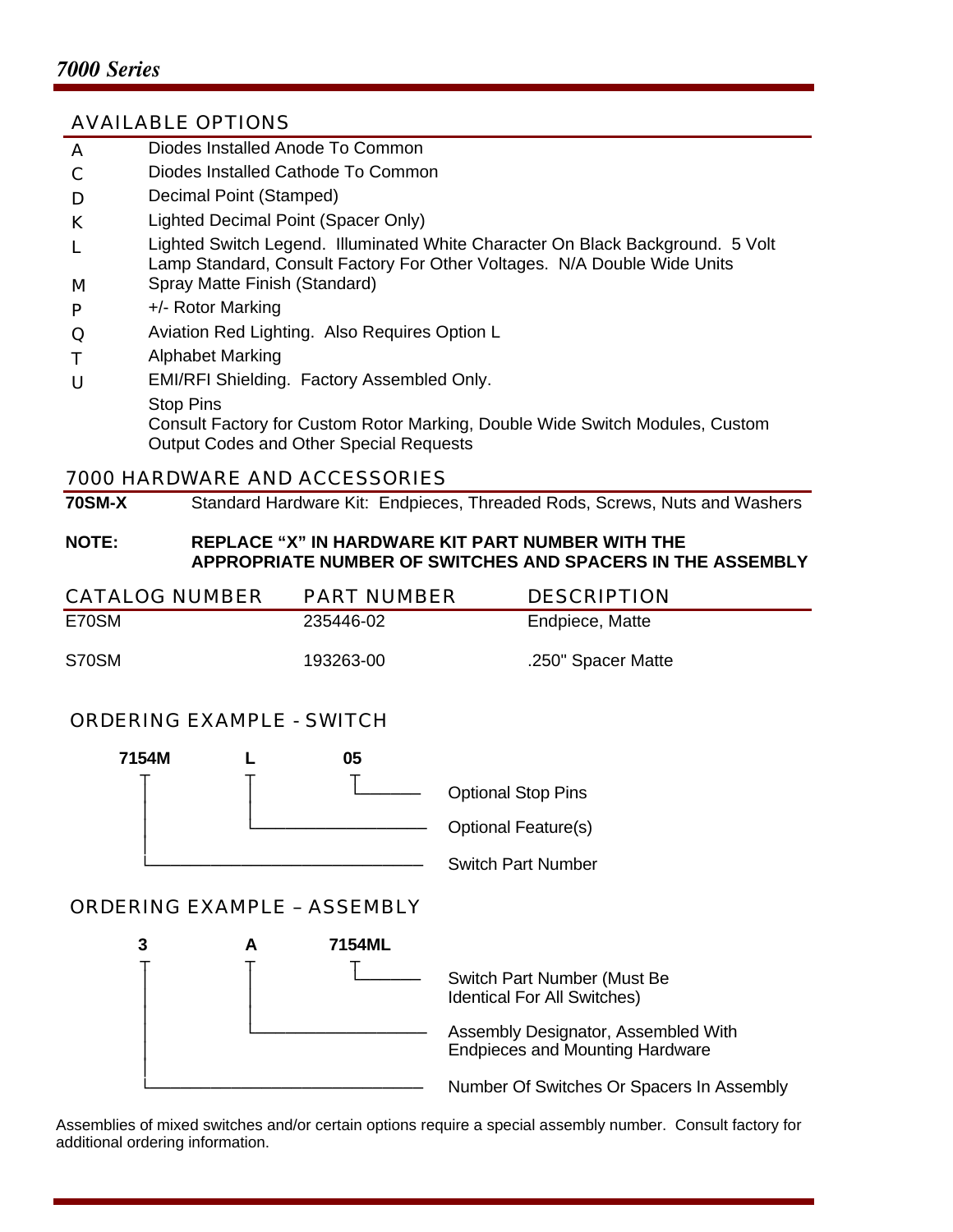## TRUTH TABLES







|                | <b>BCD w/Complement</b><br>1 Pole 10 Position |                                 |  |  |  |  |  |  |  |  |  |  |  |  |
|----------------|-----------------------------------------------|---------------------------------|--|--|--|--|--|--|--|--|--|--|--|--|
| D              | Common (C) Connected To ●                     |                                 |  |  |  |  |  |  |  |  |  |  |  |  |
| I              |                                               |                                 |  |  |  |  |  |  |  |  |  |  |  |  |
| A              |                                               |                                 |  |  |  |  |  |  |  |  |  |  |  |  |
|                |                                               | 2<br>2<br>4<br>8<br>8<br>4<br>٦ |  |  |  |  |  |  |  |  |  |  |  |  |
| 0              |                                               |                                 |  |  |  |  |  |  |  |  |  |  |  |  |
| 1              |                                               |                                 |  |  |  |  |  |  |  |  |  |  |  |  |
| $\overline{c}$ |                                               |                                 |  |  |  |  |  |  |  |  |  |  |  |  |
| $\overline{3}$ |                                               |                                 |  |  |  |  |  |  |  |  |  |  |  |  |
| 4              |                                               |                                 |  |  |  |  |  |  |  |  |  |  |  |  |
| 5              |                                               |                                 |  |  |  |  |  |  |  |  |  |  |  |  |
| 6              |                                               |                                 |  |  |  |  |  |  |  |  |  |  |  |  |
| 7              |                                               |                                 |  |  |  |  |  |  |  |  |  |  |  |  |
| 8              |                                               |                                 |  |  |  |  |  |  |  |  |  |  |  |  |
| 9              |                                               |                                 |  |  |  |  |  |  |  |  |  |  |  |  |

| CO <sub>2</sub> |  |                           |                                               |   |   |                |   | CO <sub>4</sub> |        |                                                       |   |   |   |   |                | C <sub>12</sub> |        |                                             |            |                |                |   |   |
|-----------------|--|---------------------------|-----------------------------------------------|---|---|----------------|---|-----------------|--------|-------------------------------------------------------|---|---|---|---|----------------|-----------------|--------|---------------------------------------------|------------|----------------|----------------|---|---|
|                 |  |                           | <b>BCD w/Complement</b><br>1 Pole 10 Position |   |   |                |   |                 |        | <b>Binary Code w/Complement</b><br>1 Pole 12 Position |   |   |   |   |                |                 |        | <b>BCD Complement</b><br>1 Pole 10 Position |            |                |                |   |   |
| D<br>L<br>A     |  | Common (C) Connected To ● |                                               |   |   |                |   |                 | D<br>A | Common (C) Connected To ●                             |   |   |   |   |                |                 | D<br>A |                                             | Common (C) | Connected To ● |                |   |   |
| L               |  | 2                         | 4                                             | 8 | ٦ | $\overline{2}$ | 4 | 8               |        |                                                       | 2 | 4 | 8 | ٦ | $\overline{2}$ | $\overline{4}$  | 8      |                                             |            | ٦              | $\overline{2}$ | 4 | 8 |
| 0               |  |                           |                                               |   |   |                |   |                 | 0      |                                                       |   |   |   |   |                |                 |        |                                             | $\Omega$   |                |                |   |   |
| 1               |  |                           |                                               |   |   |                |   |                 |        |                                                       |   |   |   |   |                |                 |        |                                             |            |                | Œ              |   |   |
| $\overline{c}$  |  |                           |                                               |   |   |                |   |                 | 2      |                                                       |   |   |   |   |                |                 |        |                                             | 2          |                |                |   |   |
| 3               |  |                           |                                               |   |   |                |   |                 | 3      |                                                       |   |   |   |   |                |                 |        |                                             | 3          |                |                |   |   |
| 4               |  |                           | ٠                                             |   |   |                |   |                 | 4      |                                                       |   | ٠ |   |   |                |                 |        |                                             | 4          |                |                |   |   |
| 5               |  |                           | ٠                                             |   |   |                |   |                 | 5      |                                                       |   | D |   |   |                |                 |        |                                             | 5          |                |                |   |   |
| 6               |  |                           |                                               |   |   |                |   |                 | 6      |                                                       |   | D |   |   |                |                 |        |                                             | 6          |                |                |   |   |
| 7               |  |                           |                                               |   |   |                |   |                 | 7      |                                                       |   |   |   |   |                |                 |        |                                             | 7          |                |                |   |   |
| 8               |  |                           |                                               | Œ |   |                |   |                 | 8      |                                                       |   |   |   |   |                |                 |        |                                             | 8          |                |                |   |   |
| 9               |  |                           |                                               |   |   |                |   |                 | 9      |                                                       |   |   |   |   |                |                 |        |                                             | 9          |                |                |   |   |
|                 |  |                           |                                               |   |   |                |   |                 | 10     |                                                       |   |   |   |   |                | $\mathbf{C}$    |        |                                             |            |                |                |   |   |
|                 |  |                           |                                               |   |   |                |   |                 | 11     |                                                       |   |   |   |   |                |                 |        |                                             |            |                |                |   |   |

| <b>BCD Complement</b><br>1 Pole 10 Position |                                                      |  |  |  |  |  |  |  |  |  |  |  |
|---------------------------------------------|------------------------------------------------------|--|--|--|--|--|--|--|--|--|--|--|
| Common (C)<br>D                             |                                                      |  |  |  |  |  |  |  |  |  |  |  |
|                                             | Connected To ●<br>Α<br>L<br>$\overline{2}$<br>8<br>4 |  |  |  |  |  |  |  |  |  |  |  |
|                                             |                                                      |  |  |  |  |  |  |  |  |  |  |  |
|                                             |                                                      |  |  |  |  |  |  |  |  |  |  |  |
| $\overline{0}$                              |                                                      |  |  |  |  |  |  |  |  |  |  |  |
| 1                                           |                                                      |  |  |  |  |  |  |  |  |  |  |  |
| $\frac{2}{3}$                               |                                                      |  |  |  |  |  |  |  |  |  |  |  |
|                                             |                                                      |  |  |  |  |  |  |  |  |  |  |  |
| $\overline{4}$                              |                                                      |  |  |  |  |  |  |  |  |  |  |  |
| 5                                           |                                                      |  |  |  |  |  |  |  |  |  |  |  |
| $\overline{6}$                              |                                                      |  |  |  |  |  |  |  |  |  |  |  |
| 7                                           |                                                      |  |  |  |  |  |  |  |  |  |  |  |
| 8                                           |                                                      |  |  |  |  |  |  |  |  |  |  |  |
| $\overline{9}$                              |                                                      |  |  |  |  |  |  |  |  |  |  |  |